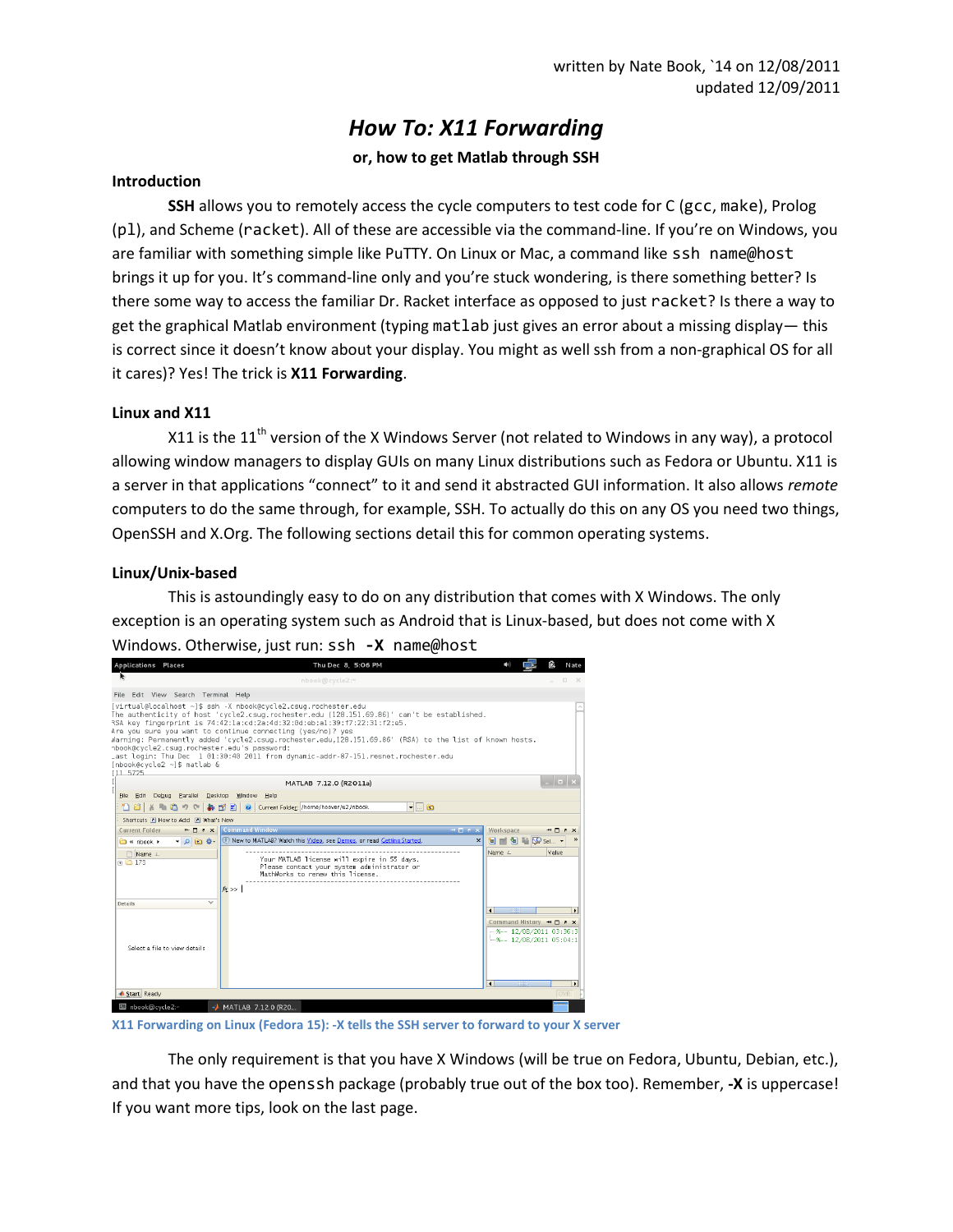### **Mac OS X**

Apparently, X11 has been part of Mac OS X since version 10.5, and an optional installable component since as early as 10.3. So in any such version, it shouldn't be much different than Linux above. I have no copies of any Mac system anywhere, so I can't help further than in general.

Reference: [guides.macrumors.com/Using\\_X11](http://guides.macrumors.com/Using_X11)

# **Windows: Get Cygwin/X**

On Windows (2000, XP, Vista, 7 probably all work), it's a bit more fun. The big thing you need is X Windows that you can forward to. The easiest way to do this is to get Cygwin, because among its packages are OpenSSH and "Cygwin/X", a fairly good X Windows port. Cygwin/X is just a package, just like GCC (which you may have gotten at one point for CSC 172). All you need to download and run is Cygwin's setup.exe: [cygwin.com/setup.exe.](http://cygwin.com/setup.exe) If you already have Cygwin, then run the setup.exe again to add additional packages (it's like a package manager like yum or apt-get, but it's graphical).

Windows will complain that you downloaded the file from the internet. Windows Firewall (for the people who have it enabled) will complain the file wants to access the internet. Windows Vista/7 will complain that it wants to modify your computer. Click yes, yes, yes…

Click Next; Install from Internet, Next; Choose root (I recommend leaving it "C:\cygwin"), All Users, Next; (leave local package directory, that's just temp files), Next; Direct Connection, Next; Choose any mirror, Next. Now you should finally be at the important screen.

To navigate this, type stuff in the field on the top left to filter results by what you type. Don't press enter. Just type "openssh" so that you get a resulting tree like:

- All

- Net

openssh B: [] S: [] 823k openssh: The OpenSSH server and client programs

Check the box under the B(inary) column.

Now when you click Next, it will download and install the OpenSSH package for you. But wait, we need more packages. Change the field to filter for the following packages, and include each one:

- xorg-server: required; the X Windows Server of course
- xinit: required to start X11
- xorg-docs: optional; X.Org documentation (man pages)
- x-start-menu-icons: optional; start menu icons, personally I start it using the command-line
- xterm: required, the X terminal
- …: you don't really need any other packages because the remote server has them most likely, but you can always get more if you like

That's all you need! Click Next to install. Then when it is done, choose to make shortcuts and click Finish.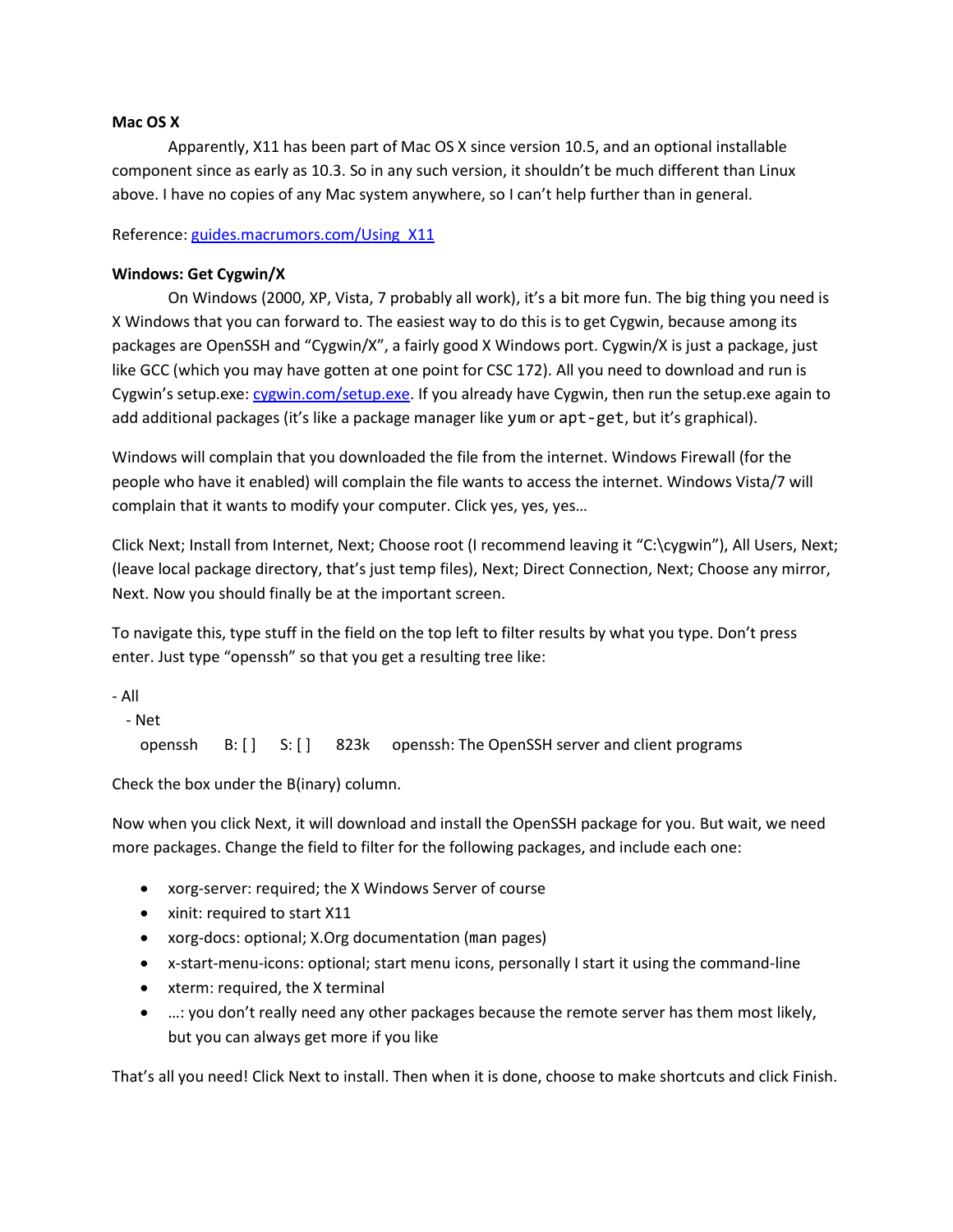### **Windows: Use Cygwin/X**

Now to use Cygwin/X:

- 1. Start Cygwin Bash Shell (it would be on your Start Menu or Desktop).
- 2. Start the X server with: startxwin

You may get things that appear like these warnings: **Nate@NATEDELLE6510 ~ \$ startxwin**

 **0 [main] startxwin 4840 exception::handle: Exception: STATUS\_ACCESS\_VIOLAT ION**

 **22367 [main] startxwin 4840 open\_stackdumpfile: Dumping stack trace to startxw in.exe.stackdump**

#### **Nate@NATEDELLE6510 ~**

**\$ startxwin: XFree86\_VT property unexpectedly has 0 items instead of 1 Warning: Missing charsets in String to FontSet conversion**

But as long as you get an X icon in your system tray that has the tooltip "Cygwin/X Server:0.0" or something similar, then it works (you can right click the icon to open another X-based app at any time, for example another terminal). I don't know how to fix or hide the errors, but they don't seem to affect anything.

- 3. In the terminal (xterm) that opens, type ssh **-Y** name@host (uppercase **-Y**)
- 4. When connected, type matlab & to open Matlab. Here's a screenshot of it:



**X11 Forwarding on Windows 7: -Y tells the server to forward to your Cygwin/X server at "localhost:0.0"**

5. If you got this, you're basically done! If you want more tips, look on the last page.

Reference: [x.cygwin.com/docs/ug/cygwin-x-ug.html](http://x.cygwin.com/docs/ug/cygwin-x-ug.html)